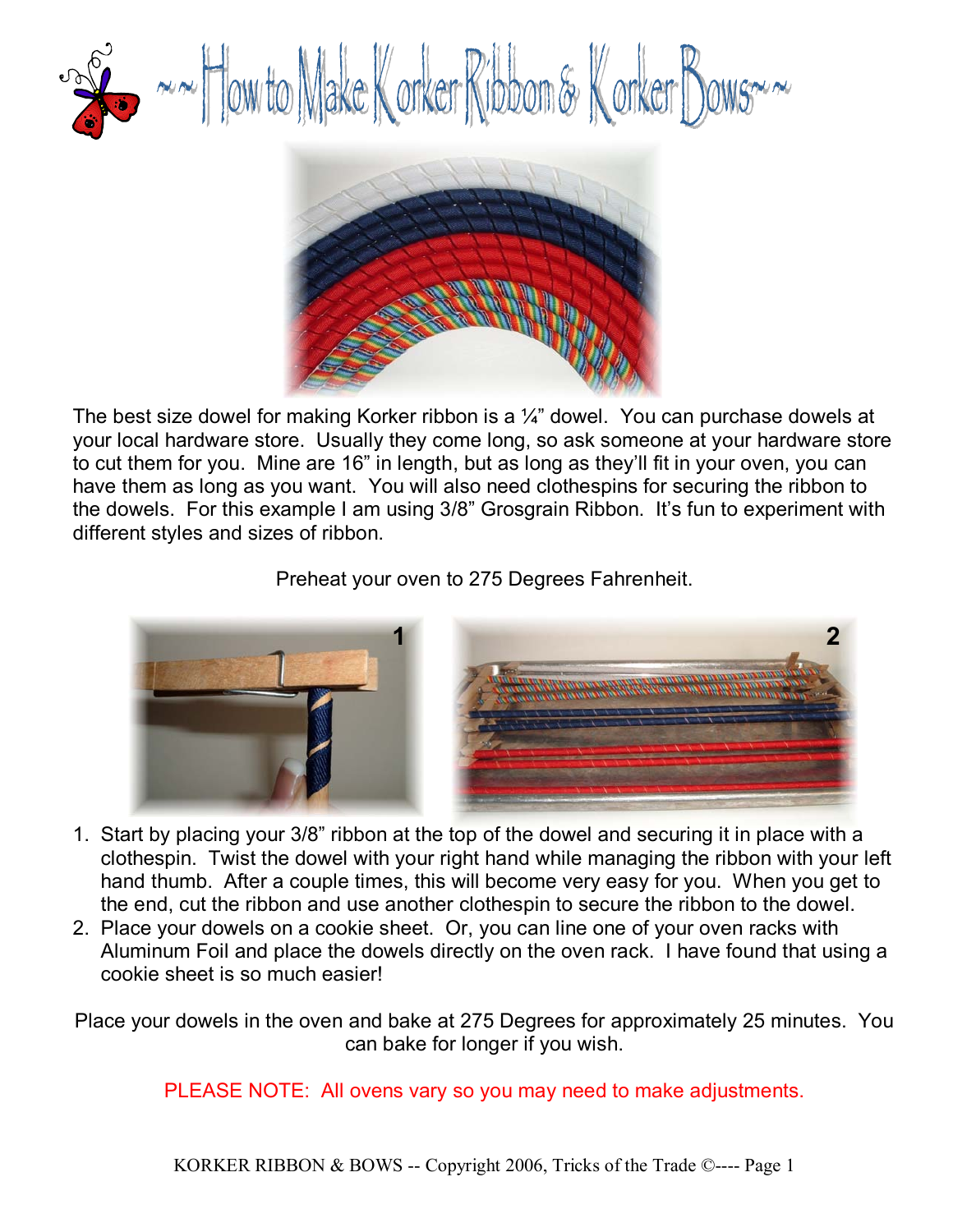### METHOD # 1 for Making a Korker Hair Bow

For this demonstration, I will be making a 3 ½" Korker Hair Bow.



Rule of Thumb: If you want your Korker hair bow to measure 3", then make 2 ½" Korker cuts. If you want your hair bow to measure  $3\frac{1}{2}$ , then make  $3$ " Korker cuts, etc. Also, the rounder and more full the Korker Hair Bow, then the more cuts you will use.

- 1. If you have one, use a cutting mat and a rotary cutter. If not, then use regular scissors. For this demonstration you will need 30 cuts of ribbon OR MORE, with each cut measuring 3".
- 2. To bring your bow together, you can use wire, string, or elastic cord. I prefer to use the elastic cord as pictured.
- 3. Lay your elastic cord out on a flat surface. Stack your Korker ribbon in the center of the elastic in any way desired. Experiment with using different colors.



- 4. Using both hands, take the elastic over the top of the stack of korkers and tie a knot at the top of the elastic as shown.
- 5. Then, pull the knot down over the stack and pull.
- 6. Turn your hair bow over and if any ends are sticking out farther than the rest, then find the opposing end on the other side and pull it gently to make it more even. Take your elastic around the bow one more time and pull very tightly. Make a double knot. You can even use a dab of super glue on your knot for an even more secure hold. Fray check (or use a lighter) on each individual end for a boutique, quality look. Line your desired clip and glue to the back of the bow.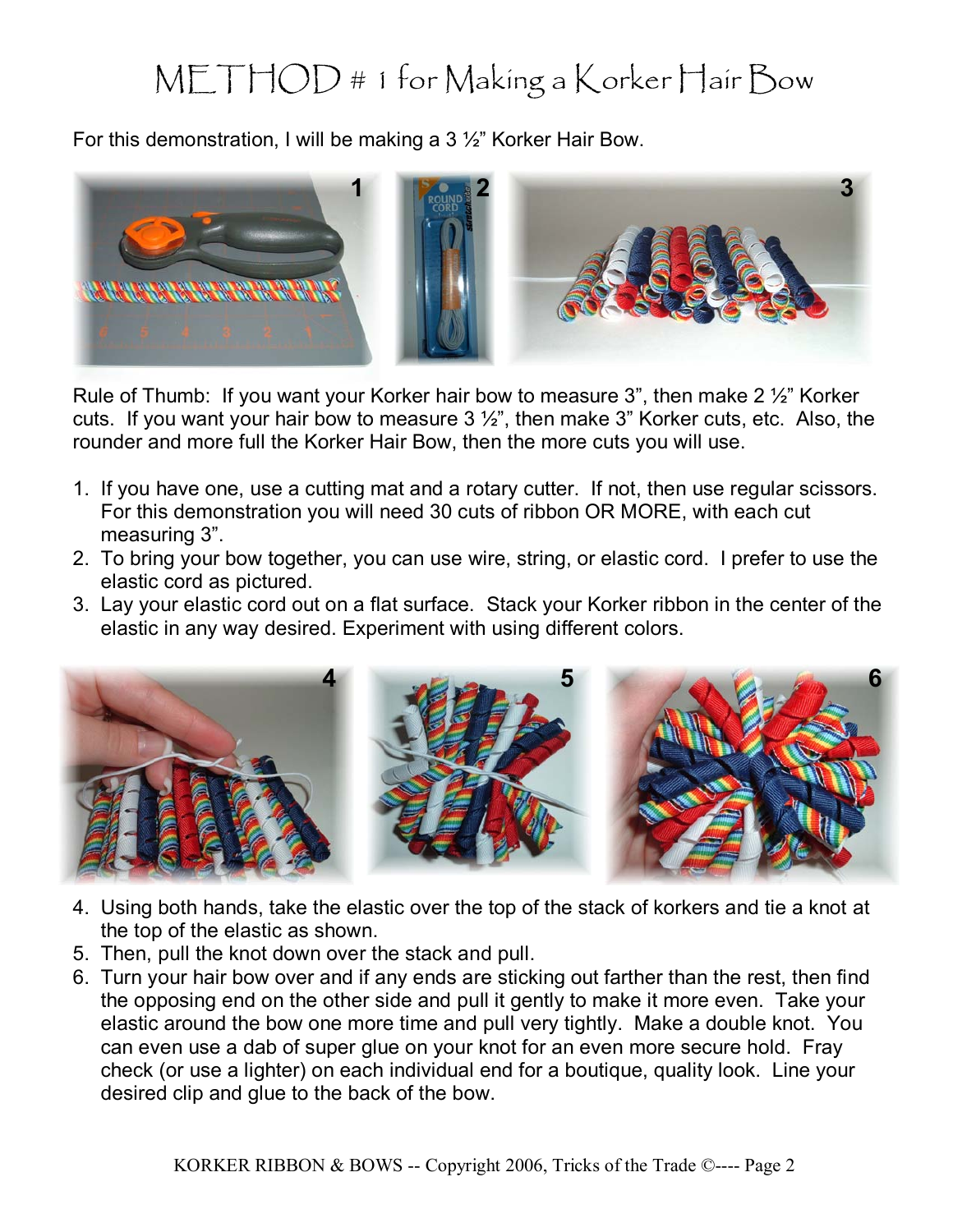# METHOD # 2 for Making a Korker Hair Bow



- 1. Place a 12" piece of elastic in the middle of the Korker Bow Form (see the bottom of this page), between the 4 brackets.
- 2. Stack your cuts of ribbon in the center of the Korker Bow Form, over top of the elastic.
- 3. Bring the elastic up over the stack of Korker ribbon and tie a knot at the top.
- 4. Tie the knot down on the korkers, pulling gently. Gently lift the bow out of the Korker Bow Form.



- 5. Pull tightly on the knot. Turn the bow over and make sure that there are no pieces of ribbon that stick farther out than others. If there are, then pull on the opposing end of ribbon to even it out. (Now turn the bow over to the back.)
- 6. Take both ends of elastic around the bow again, meeting at the back and pull tightly. Tie another knot. You may want to dab some super glue on the knot to secure. Line your desired clip and glue to the back of the bow.

#### **HOW TO MAKE A KORKER BOW FORM:**

It's really very easy. Simply go to your local Hardware Store and purchase a package of 4 "L-Brackets". Use screws to adhere them to a spare piece of wood. I'm not very good at that kind of thing, so I had my husband make mine for me.  $\odot$  See Picture # 1 for how to place the brackets on the piece of wood. Make sure you leave a very small space in the middle for your elastic. The L Brackets leave about a 2 ¾" space in the middle to place the Korker Ribbon Cuts.